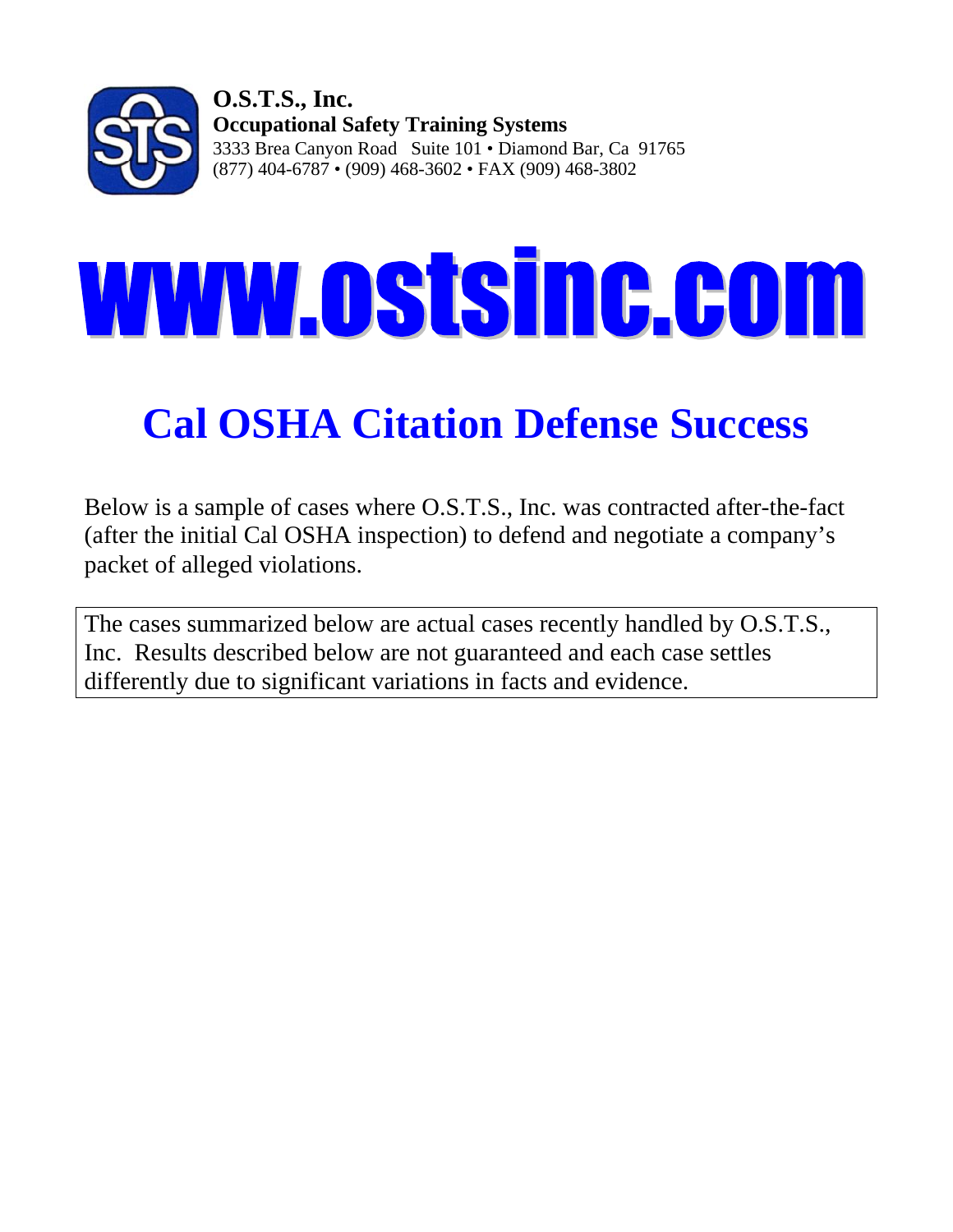## **A manufacturing firm in Los Angeles County experienced an employee injury and was inspected by Cal OSHA.**

#### **Accident:**

An employee was operating an angle grinder when an electrical short circuit occurred. The short-circuit caused an electrical flash which exited the grinder and grounded itself through the employee's leg.

#### **Cal OSHA Inspection findings:**

A Cal OSHA inspector investigated the accident and issued citations to the employer for four General violations and three Serious violations totaling \$23,350.

#### **O.S.T.S., Inc. Investigation and Employer Defense:**

Upon O.S.T.S. investigation, it was discovered that the employer had no way of knowing about the electrical fault in the grinder based on the specifics of the accident and condition of the tool. The Affirmative employer defense of "Lack of Employer knowledge" was used and the entire case was agreed and settled at the Informal Conference. The results were:

- 1. Three of the four General violations were modified to a Notice with a penalty amount of \$0.00
- 2. Two of the three Serious violations were modified to General, changing the combined dollar amount to \$500.00, and;
- 3. The third and final Serious violations was Withdrawn.

#### **Final Tally:**

Four of the seven violations were dismissed,

A Non-admission of Guilt Clause was acquired,

No appeal monies were unnecessarily spent by the employer, and

Total penalties were reduced from \$23,350 to \$625.

## **A savings of \$22,725 was achieved (97.3% reduction)**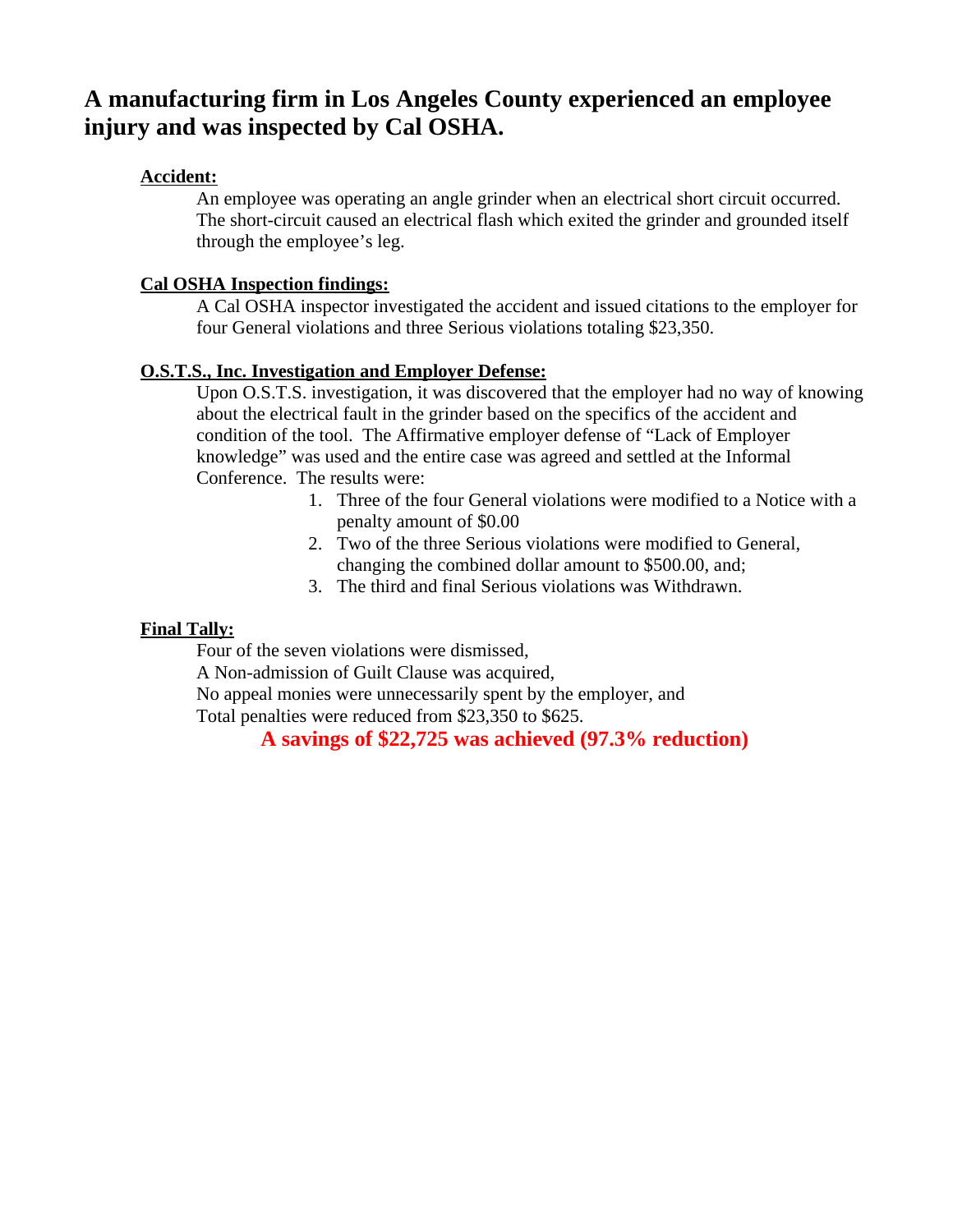## **A manufacturing firm in Los Angeles County experienced an employee complaint and was inspected by Cal OSHA.**

## **Incident:**

An employee called in a complaint to the City Santa Fe Springs regarding lack of enough restrooms for Men and Women at the employer's facility.

## **Cal OSHA Inspection findings:**

A Cal OSHA inspector was referred to the employer's business by the City inspector. Cal OSHA investigated the complaint, conducted a comprehensive inspection, and issued citations to the employer for twelve General violations and four Serious violations totaling \$16,160.

## **O.S.T.S., Inc. Investigation and Employer Defense:**

Upon O.S.T.S. investigation, it was discovered that the employer had some violations within their facility, however, the employer had been making a vigilant "Good Faith" effort to create a safe working environment for its employees. Using various arguments/defenses for the many alleged violations, O.S.T.S., Inc. was successful in settling the entire case at the Informal Conference. The results were:

- 1. One of the twelve General violations was withdrawn,
- 2. One of the twelve General violations was reclassified to a Notice at \$0.00 penalty,
- 3. Seven of the twelve General violations were reduced to zero penalty,
- 4. The three remaining General violations were reduced to a combined penalty amount of \$310
- 5. All four of the Serious violations were modified to General, changing the combined dollar amount to \$600.00, and;

## **Final Tally:**

Two of the twelve violations were dismissed,

No appeal monies were unnecessarily spent by the employer, and Total penalties were reduced from \$16,160 to \$910.

**A savings of \$15,250 was achieved (94.3% reduction)**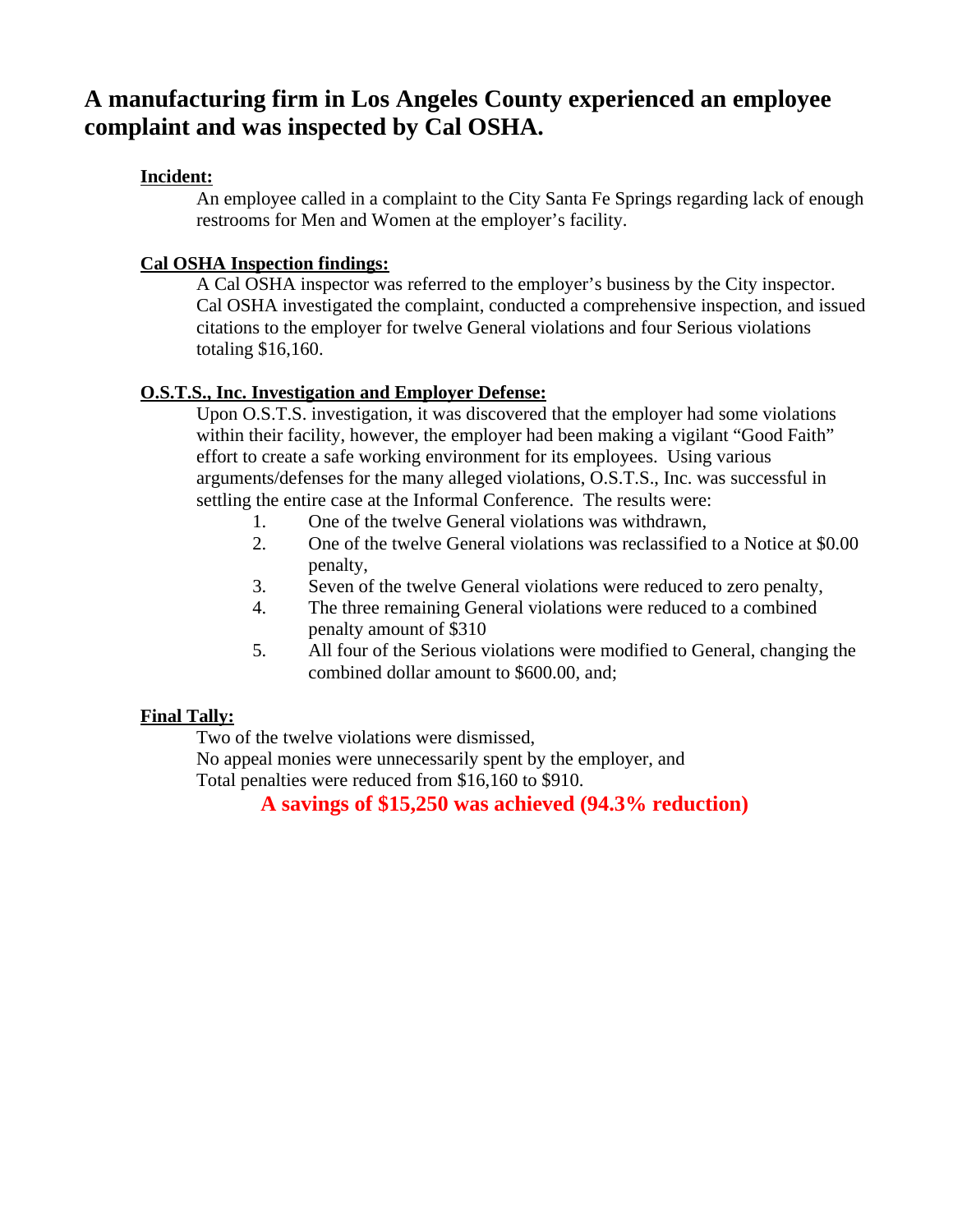## **A Distribution firm in Los Angeles County experienced an employee injury and was inspected by Cal OSHA.**

## **Accident:**

An employee was operating an industrial truck (forklift) when he accidentally hit a fellow coworker in the ankle with the forklift load as he was trying to pass by on the loading dock. The victim experienced a severely shattered ankle, but eventually healed.

## **Cal OSHA Inspection findings:**

A Cal OSHA inspector investigated the accident and issued citations to the employer for two Regulatory violations and two Serious violations totaling \$25,500.

## **O.S.T.S., Inc. Investigation and Employer Defense:**

Upon O.S.T.S. investigation, it was discovered that the Division (Cal OSHA) did not apply the appropriate discounting scheme and that the Accident-related Serious violation was cited incorrectly. The results were:

- 1. The two Regulatory violations were reduced to a total of \$600.00.
- 2. One of the two Serious violations was reduced to a total amount of \$2,700.00 from \$6,750.00, and;
- 3. The final Serious violation was reclassified to a General due to the Division being made aware that they cited the wrong Section number. The penalty drop from \$18,000 to \$600.

## **Final Tally:**

All four of the violations were reduced and/or reclassified, A Non-admission of Guilt Clause was acquired, No appeal monies were unnecessarily spent by the employer, and Total penalties were reduced from \$25,500 to \$3,900.

**A savings of \$21,600 was achieved (84.7% reduction)**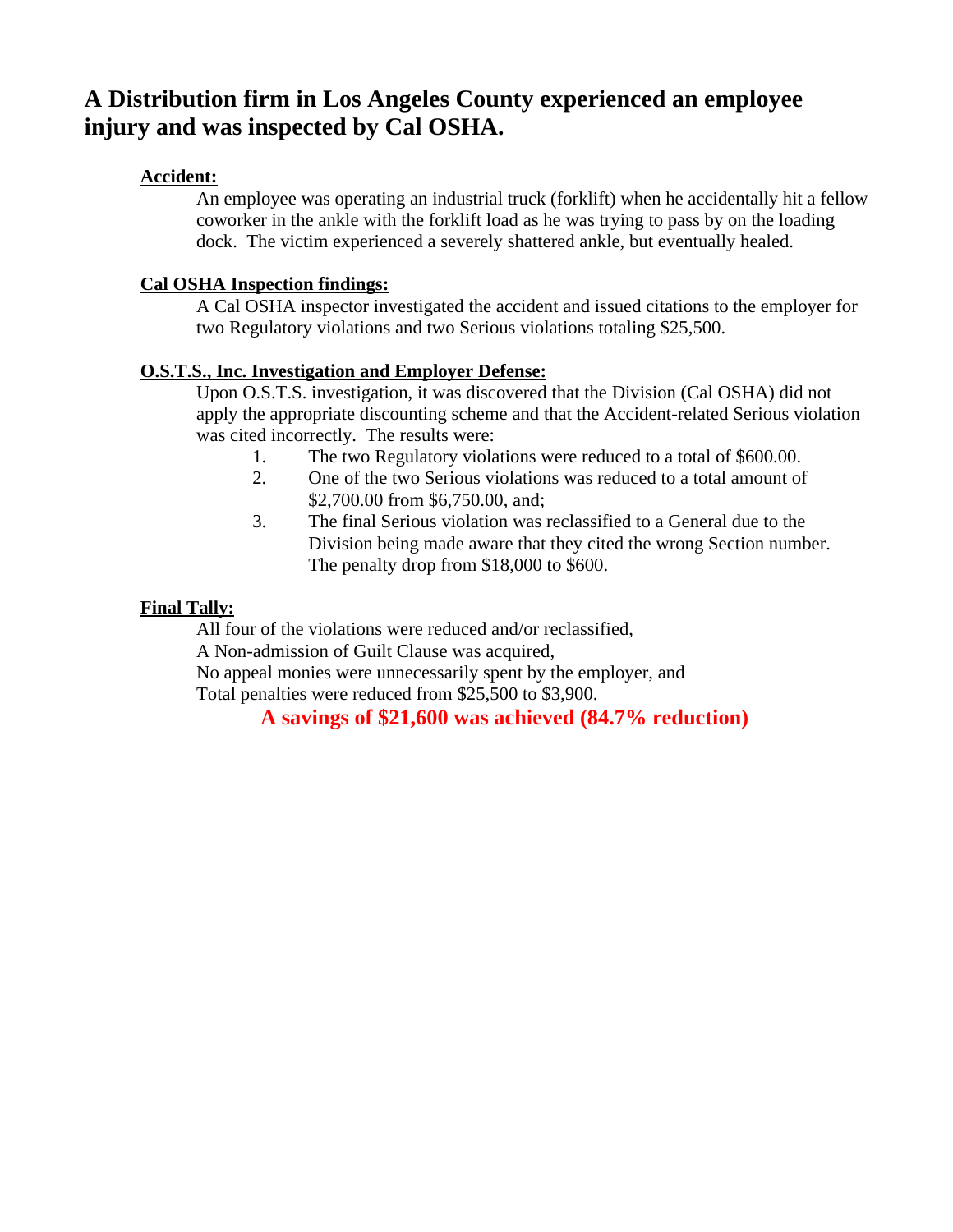## **A Distribution firm in Los Angeles County experienced a Programmed inspection by Cal OSHA. The Anaheim, High Hazard unit conducted a comprehensive inspection of the facility.**

## **Incident:**

The Cal OSHA High Hazard Unit conducts selective, comprehensive inspections of industries categorized into High Hazard operations by Standard Industrial Code (SIC) accident and injury data.

## **Cal OSHA Inspection findings:**

A Cal OSHA inspector arrived on site and conducted a wall-to-wall inspection of the facility and allegedly found three Regulatory, two General and ten Serious violations. These citations totaling \$37,935.

## **O.S.T.S., Inc. Investigation and Employer Defense:**

Upon O.S.T.S. investigation, it was discovered that the employer had some violations within their facility, however, the Division (Cal OSHA) had incorrectly classified MANY of the citations. Using various arguments/defenses for the many alleged violations, O.S.T.S., Inc. was successful in settling the entire case at the Informal Conference. The results were:

- 1. Two of the Regulatory violations were reduced by a combined amount of \$150 and the third Withdrawn,
- 2. The two General violations were reduced by a combined amount of \$150,
- 3. Five of the ten Serious violations were reclassified to General and then four of those 336k'd (reduced to \$0.00), reducing the seven combined violation's penalty amounts from \$23,400 to \$975, and
- 4. Two of the five remaining Serious violations were 336k'd to a combined total of \$450 and the remaining three Serious were reduced to a combined penalty amount of \$7,875

## **Final Tally:**

Five of the ten Serious violations were reclassified,

No appeal monies were unnecessarily spent by the employer, and Total penalties were reduced from \$37,935 to \$10,050.

**A savings of \$27,885 was achieved (73.5% reduction)**